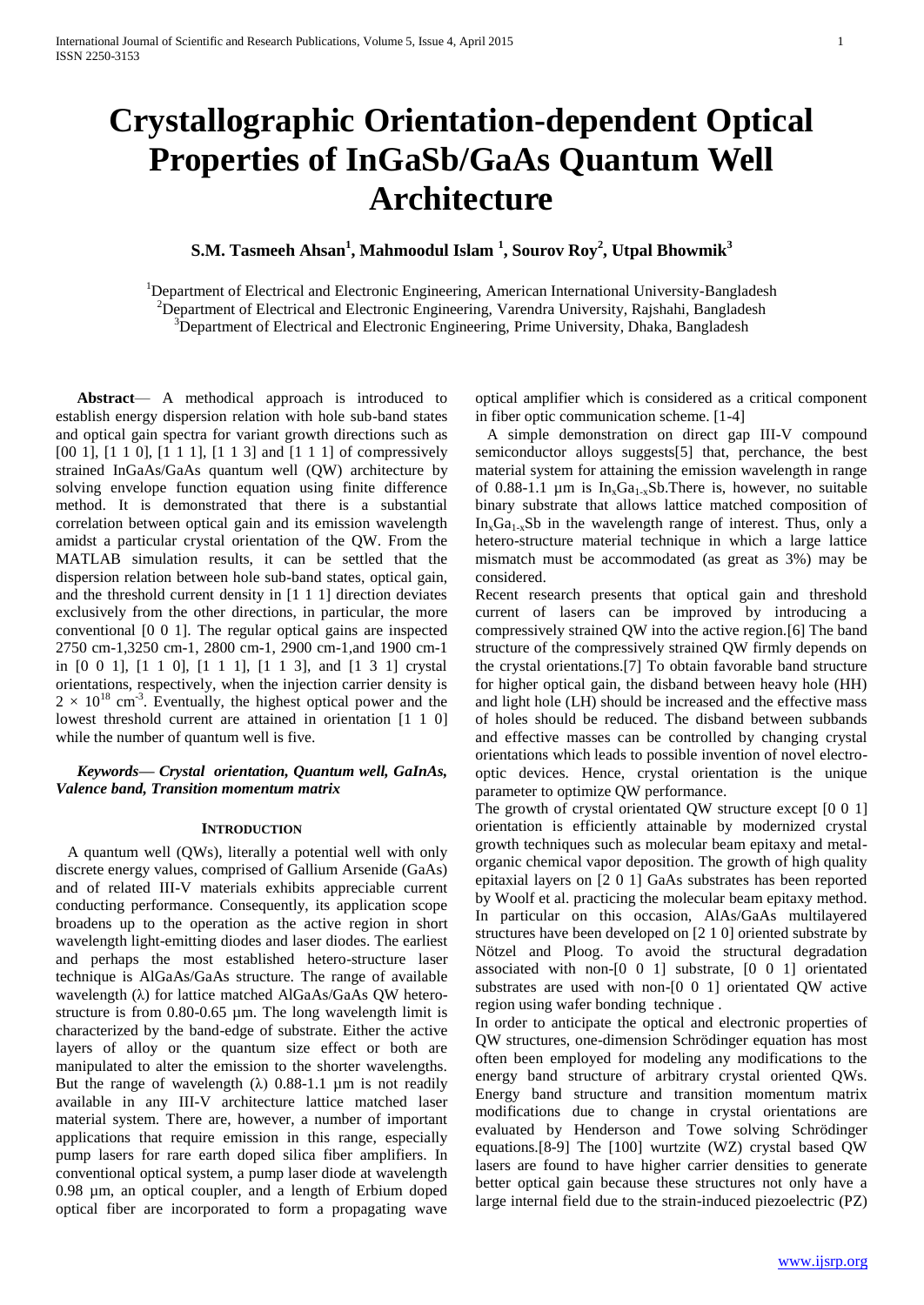and spontaneous (SP) polarizations , [10-12]but also a heavier hole effective mass than the conventional zinc-blende (ZB) crystals.[13]

To reduce the threshold carrier density in wurtzite crystal lasers, non-[100] orientation has been recently studied as an additional parameter.[14-19]In addition, Zinc-blende-type GaAs structures have also been investigated experimentally and theoretically. From theoretical aspect, several authors have studied the hole subband states and optical gains for zincblende [001] structure and have compared the results to those of wurtzite(001). However, only a few reports have been focused on Zinc Blende (ZB) QWs growth in other crystallographic orientation such as (1 1 0), (1 1 1), (1 1 2) and (1 1 3) [20].

 In this paper, the optical and electrical properties of compressively strained zinc-blende InGaSb/GaAs QWs have been investigated by using the effective-mass theory for [001], [1 1 0], [1 1 1], [1 1 3] and [1 31] orientations. Here, 8 nm quantum well is sandwiched between 7 nm barrier layers. To inspect the optical properties of QW structures in arbitrary crystal orientation, unitary transformations are used to modify the wave vector and strain matrix. The Hamiltonian matrix in conventional [0 0 1] crystal orientation is also transformed to the arbitrary crystal orientation. The conduction and valence band wave functions and Eigen energies of the proposed QW structures are evaluated using the finite difference method. The momentum matrix element, gain spectra and injection carrier density dependent-optical gain are reckoned using the conduction and valence band energies and wave functions.

#### **THEORY**

#### *A. The k.p Method of Band-Structure Calculation near Γ-point:*

The electronic band structure is solved in the envelope approximation using an eight-band *k · p* Hamiltonian. The modified Kane 8×8 Hamiltonian matrix can be asserted by:

$$
H\psi_h(z) = E\psi_h \tag{1}
$$

While, *H* is resultant Hamiltonian matrix that can be expressed by: *H H*<sup>0</sup> *H*

$$
H = H_0 + H_\varepsilon \tag{2}
$$

The components of resultant Hamiltonian matrix are illustrated below:

$$
H_{0} = \begin{bmatrix} A & 0 & V^* & 0 & \sqrt{3}V & -\sqrt{2}U & -U & \sqrt{2}V^* \\ 0 & A & -\sqrt{2}U & -\sqrt{3}V^* & 0 & -V & \sqrt{2}V & U \\ V & -\sqrt{2}U & -P + Q & -S^* & R & 0 & \sqrt{\frac{3}{2}}S & -\sqrt{2}Q \\ 0 & -\sqrt{3}V & -S & -P - Q & 0 & R & -\sqrt{2}R & \frac{1}{\sqrt{2}}S \\ \sqrt{3}V^* & 0 & R^* & S & -P + Q & S^* & \frac{1}{\sqrt{2}}S^* & \sqrt{2}R^* \\ -\sqrt{2}U & -V^* & 0 & R^* & S & -P + Q & \sqrt{2}Q & \sqrt{\frac{3}{2}}S^* \\ -U & \sqrt{2}V^* & \sqrt{\frac{3}{2}}S^* & -\sqrt{2}R^* & \frac{1}{\sqrt{2}}S & \sqrt{2}Q & -P - \Delta & 0 \\ \sqrt{2}V & U & -\sqrt{2}Q & \frac{1}{\sqrt{2}}S^* & \sqrt{2}R & \sqrt{\frac{3}{2}}S & 0 & -P - \Delta \end{bmatrix}
$$
(3)

$$
\Psi_{h}(z) = \begin{bmatrix} \Phi_{1/2,1/2}(z) \\ \Phi_{1/2,-1/2}(z) \\ \Phi_{3/2,1/2}(z) \\ \Phi_{3/2,-1/2}(z) \\ \Phi_{3/2,-3/2}(z) \\ \Phi_{1/2,1/2}(z) \\ \Phi_{1/2,-1/2}(z) \end{bmatrix} = \begin{bmatrix} g^{(1)}(z) \\ g^{(2)}(z) \\ g^{(3)}(z) \\ g^{(4)}(z) \\ g^{(5)}(z) \\ g^{(6)}(z) \\ g^{(7)}(z) \\ g^{(8)}(z) \\ g^{(8)}(z) \end{bmatrix} (4)
$$

Where,  $\phi_{j,m_j}$  or  $g^{(j)}$  is the conduction and valence band

wave function component and  $E$  is the energy of conduction band and three valence bands. The matrix elements are[21]:

$$
A = E_c - \frac{\hbar^2}{2m_0} (k_x^2 + k_y^2 + k_z^2)
$$
 (5)

$$
P = -E_v - \gamma_1 \frac{\hbar^2}{2m_0} (k_x^2 + k_y^2 + k_z^2)
$$
 (6)

$$
Q = -\gamma_2 \frac{\hbar^2}{2m_0} (k_x^2 + k_y^2 + k_z^2)
$$
 (7)

$$
R = \sqrt{3\frac{n}{2m_0}} \left[ \gamma_2 (k_x^2 - k_y^2) - 2i\gamma_3 k_x k_y \right]
$$
\n(8)

$$
S = -\sqrt{3}\gamma_3 \frac{\hbar}{2m_0} k_z (k_x - ik_y)
$$
 (9)

$$
U = \frac{-i}{\sqrt{3}} P_0 k_z \tag{10}
$$

$$
V = \frac{1}{\sqrt{6}} P_0 (k_x - ik_y) \tag{11}
$$

 $P_0$  is the coupling between the conduction and valence bands,  $E_c$  and  $E_v$  are the (unstrained) conduction and valence band energies respectively,  $\Delta$  is the spin orbit splitting and  $\gamma_i$ 's are modified Luttinger parameters. The other component of the resultant Hamiltonian matrix,  $H_{\varepsilon}$  depicted in equation (2) is the strain Hamiltonian matrix that can be revealed by[22]:

$$
I_{\ell} = \begin{bmatrix} a_{c}e & 0 & -v^{*} & 0 & -\sqrt{3}v & \sqrt{2}u & -u & -\sqrt{2}v^{*} \\ 0 & a_{c}e & \sqrt{2}u & \sqrt{3}v^{*} & 0 & v & -\sqrt{2}v & -u \\ -v & \sqrt{2}u & -p+q & -s^{*} & r & 0 & \sqrt{\frac{3}{2}}s & -\sqrt{2}q \\ 0 & \sqrt{3}v & -s & -p-q & 0 & r & -\sqrt{2}r & \frac{1}{\sqrt{2}}s \\ \sqrt{3}v^{*} & 0 & r^{*} & s & -p-q & s^{*} & \frac{1}{\sqrt{2}}s^{*} & \sqrt{2}r^{*} \\ \sqrt{2}u & v^{*} & 0 & r^{*} & s & -p+q & \sqrt{2}q & \sqrt{\frac{3}{2}}s^{*} \\ u & -\sqrt{2}v^{*} & \sqrt{\frac{3}{2}}s^{*} & -\sqrt{2}r^{*} & \frac{1}{\sqrt{2}}s & \sqrt{2}q & -a_{v}e & 0 \\ -\sqrt{2}v & -u & -\sqrt{2}q & \frac{1}{\sqrt{2}}s^{*} & \sqrt{2}r & \sqrt{\frac{3}{2}}s & 0 & -a_{v}e \end{bmatrix}
$$

The elements of  $H_{\varepsilon}$  matrix are:

*H<sup>Ɛ</sup>* =

$$
p = a_v (e_{xx} + e_{yy} + e_{zz})
$$
 (12)

$$
q = b [e_{zz} - \frac{1}{2} (e_{xx} + e_{yy})]
$$
 (13)

$$
r = \frac{\sqrt{3}}{2}b (e_{xx} - e_{yy}) - ide_{xy}
$$
 (14)

$$
s = -d (e_{xz} - ie_{yz})
$$
\n
$$
-i
$$
\n(15)

$$
u = \frac{1}{\sqrt{3}} P_0 \sum_j e_{zj} k_j
$$
 (16)

$$
v = \frac{-1}{\sqrt{6}} P_0 \sum_j (e_{xj} - ie_{yj}) k_j
$$
 (17)

Here,  $e_{ii}$  is the strain tensor;  $a_c$  is the conduction band deformation potential;  $a_v$  is the valence band deformation potential;  $b$  and  $d$  are the shear deformation potentials.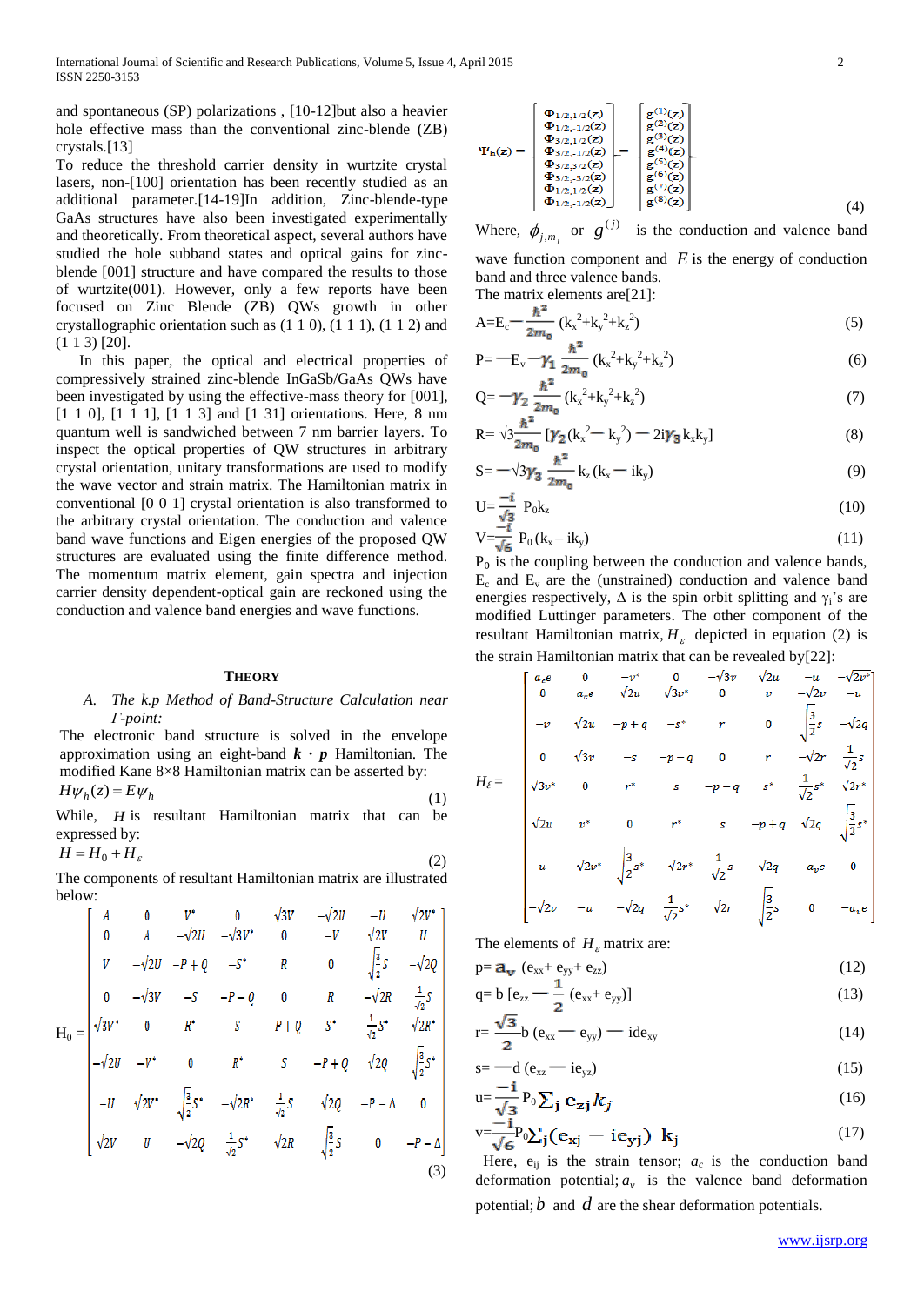The energy dispersion profile along [100] orientation is calculated as a function of k for the 8-band k.p theory by diagonalizing the Hamiltonian using finite difference scheme.

#### *B. Crystal orientation dependent wave vector and strain*

If the active region is grown on arbitrary crystal orientation, the wave vectors on [100] crystal can be attained by the subsequent expression[23]:

$$
\begin{pmatrix} k_1 \\ k_2 \\ k_3 \end{pmatrix} = O_R \begin{pmatrix} k_x \\ k_y \\ k_z \end{pmatrix}
$$
  
The strain on (100) crystal orientation can be reckoned by [23]:

 $\mathcal{E}_{yy}$   $\varepsilon_{xz}$   $\left|O_R\right|^T$  $O_R\left|\begin{array}{ccc} \boldsymbol{\varepsilon}_{xx} & \boldsymbol{\varepsilon}_{xy} & \boldsymbol{\varepsilon}_{xz}\ \boldsymbol{\varepsilon}_{yx} & \boldsymbol{\varepsilon}_{yy} & \boldsymbol{\varepsilon}_{xz}\ \end{array}\right|O_L$  $\bigg)$ L  $\bigg($  $\vert$  =  $\big)$ L  $\bigl($  $\varepsilon$   $\varepsilon$   $\varepsilon$  $\varepsilon$   $\varepsilon$   $\varepsilon$   $\varepsilon$  $\mathcal{E}_{21}$   $\mathcal{E}_{22}$   $\mathcal{E}_{33}$  $\varepsilon_{11}$   $\varepsilon_{12}$   $\varepsilon_{13}$ <br>  $\varepsilon_{21}$   $\varepsilon_{22}$   $\varepsilon_{23}$  $\zeta_{11}$   $\varepsilon_{12}$   $\varepsilon_{13}$ 

$$
\begin{pmatrix} \mathbf{0}_{21} & \mathbf{0}_{22} & \mathbf{0}_{23} \\ \varepsilon_{31} & \varepsilon_{32} & \varepsilon_{33} \end{pmatrix} \qquad \begin{pmatrix} \mathbf{0}_{yx} & \mathbf{0}_{yy} & \mathbf{0}_{xz} \\ \varepsilon_{zx} & \varepsilon_{zy} & \varepsilon_{zz} \end{pmatrix} R \qquad (19)
$$

Here,  $\varepsilon_{ij}$   $(i, j = x, y, z)$ are the strain tensors in (*hkl*) direction. The values of diagonal elements are:

$$
\varepsilon_{xx} = \varepsilon_{yy} = \varepsilon_{x} = (a_{well} - a_{bar})/a_{bar}
$$

 $\varepsilon_{zz} = -\frac{1}{2C_{12}} \varepsilon_{x}$  $\frac{C_{11}}{2C_{12}} \varepsilon_{\text{X}}$  but av  $\epsilon_z = -\frac{C_{11}}{2C} \varepsilon_{\rm X}$  bulk as

Here,  $C_{11}$  and  $C_{12}$  are the elastic constants of the well material and the values of off-diagonal matrix element are set to zero in case of in-plane strain condition.

The expression of the rotation matrix is as follows[24]:

$$
O_R = \begin{pmatrix} \cos \theta \cos \phi & -\sin \phi & \sin \theta \cos \phi \\ \cos \theta \sin \phi & \cos \phi & \sin \theta \sin \phi \\ -\sin \theta & 0 & \cos \theta \end{pmatrix}
$$
 (20)  
Where,  $\theta = \tan^{-1}(\frac{\sqrt{(h^2 + k^2)}}{l})$  and  $\phi = \tan^{-1}(k/h)$ 

Practicing the wave vector in the (100) crystal orientation, the Hamiltonian matrix for [100] crystal orientation can be calculated according to section 2.2. Then the Hamiltonian matrix in (*hkl*) orientation can be counted by the consecutive equation[25]:

$$
H^{hkl} = U H^{(100)} U^*
$$
  
Where,  $U = R(\theta)R(\phi)$  (21)

In this equalization,  $R(\theta)$  and  $R(\phi)$  are symbolized as rotations which transform the [100] orientated valence band Hamiltonian to arbitrary crystal orientated Hamiltonian matrix. The argument of  $R(\theta)$  and  $R(\phi)$  can be defined by:

$$
R(\theta) = \begin{pmatrix} \alpha^2 & -\sqrt{3}\alpha^2 \zeta & \sqrt{3}\alpha \zeta^2 & \zeta^3 \\ \sqrt{3}\alpha^2 \zeta & \alpha^3 - 2\alpha \zeta^2 & -2\alpha^2 \zeta + \zeta^3 & \sqrt{3}\alpha \zeta^2 \\ \sqrt{3}\alpha \zeta^2 & 2\alpha^2 \zeta - \zeta^3 & \alpha^3 - 2\alpha^2 \zeta & -\sqrt{3}\alpha^2 \zeta \\ \zeta^3 & \sqrt{3}\alpha \zeta^2 & \sqrt{3}\alpha^2 \zeta & \alpha^3 \end{pmatrix}
$$
(22)

$$
\alpha = \cos \frac{\theta}{2} \text{ and } \zeta = -\sin \frac{\theta}{2}
$$
  
\n
$$
R(\phi) = \begin{pmatrix} e^{i(3/2)\phi} & 0 & 0 & 0 \\ 0 & e^{i(1/2)\phi} & 0 & 0 \\ 0 & 0 & e^{-i(1/2)\phi} & 0 \\ 0 & 0 & 0 & e^{-i(3/2)\phi} \end{pmatrix}
$$
 (23)

#### *2.2) Optical gain:*

The optical gain as a function of energy for quantum well architecture can be addressed by[26]:

$$
g(E) = \frac{2q^2 \eta}{n\varepsilon_0 c m_0^2 L E} \times \sum_{n,m} \int_0^\infty \frac{k_r M_{nm}(k_r) \Gamma/(2\pi)}{(E_{cn}(k_r) - E_{kpm}(k_r) - E)^2 + (\Gamma/2\pi)^2} (f_c^{\ n} - f_v^{\ m}) dk_r
$$
(24)

 $O_R \left| \int_{R_N}^{\infty} \right|$  dielectric constant, *c* as speed of light, *E* as photon energy, Here, q is denoted as free electron charge,  $\eta$  as reduced Planck constant, *n* as the index of refraction,  $\varepsilon_0$  as free space  $E_{cn}$  as the n<sup>th</sup> conduction sub-bands,  $E_{kpm}$  as the m<sup>th</sup> valence sub-bands, and  $M_{nm}$  as the momentum matrix element in strained quantum well architecture.  $\Gamma = \frac{h}{\Gamma}$ ;  $\tau$  is the photon τ relaxation time.  $F_c$ ,  $F_v$  are the Fermi levels of conduction and valence band. The momentum matrix element for transition can be written as[26]:

$$
M_{nm}(k_{t}) = \frac{3}{4} \left[ \left\langle \psi_{n(k_{t}=0)} \left| g^{(1)}_{m} \right\rangle^{2} + \frac{1}{3} \left\langle \psi_{n(k_{t}=0)} \left| g^{(2)}_{m} \right\rangle^{2} \right. \right] M_{b}^{2} \right]
$$

Where, 
$$
\langle \psi_{n(k_z=0)} | g^{(1)} \rangle = \int_{-\infty}^{\infty} \psi_{n(k_z=0)}(z) g^{(1)} \omega_{m}(z) dz
$$
,  $M_b$  is the

bulk average crystal momentum matrix that can be noted by:  $\frac{1}{2} m_0 E_g (E_g + \Delta)$ *<sup>m</sup> <sup>M</sup>*

$$
M_{b} = \left(\frac{m_{0}}{m_{e}} - 1\right) \frac{m_{0}E_{g}(E_{g} + \Delta)}{6(E_{g} + \frac{2}{3}\Delta)}
$$
\n(25)

While,  $E_g$  and  $\Delta$  are the energy band gap and split-off valence band separation respectively.

#### **RESULTS AND DISCUSSIONS**

 Based on the mathematical model presented in Section 2, the crystal orientation-dependent optical properties of 8 nm Zincblende (ZB)  $In_{0.1}Ga_{0.9}Sb$  QW architecture has been calculated. All the MATLAB simulation results have been shown in this paper considering the temperature at 300 K. The QW has been assumed to be 0.6% compressively strained due to the lattice mismatch between the well and GaAs substrate. The valence band dispersion curves obtained in [100], [110], [111] and [113] crystal orientations for the first Brillouin zone have been shown in Fig. 1(a)-(d). To compare the orientation-dependent energies, the figures are plotted as a function of wave vector in the same scale. It has been demonstrated, for a nonzero value of k (wave vector in the plain direction), the increasing conduction and spin-orbit split off band coupling gives rise to strong non-parabolicities in the valence band structure at [111] and [110] orientation. For [110] orientation, larger energy spacing between heavy hole and light hole band has been observed which will reduce the carrier density in the higher sub bands so effective mass of holes may reduce.

 Since the QW is compressively strained, the maximum transition occurs between conduction band (C1) and heavy hole band (HH). The momentum matrix elements for transitions between C1 and HH in different crystal orientations have been measured and illustrated in Fig. 2. It is revealed that the optical matrix elements of non (001)-oriented QW structure rapidly decrease with increasing the wave vectors.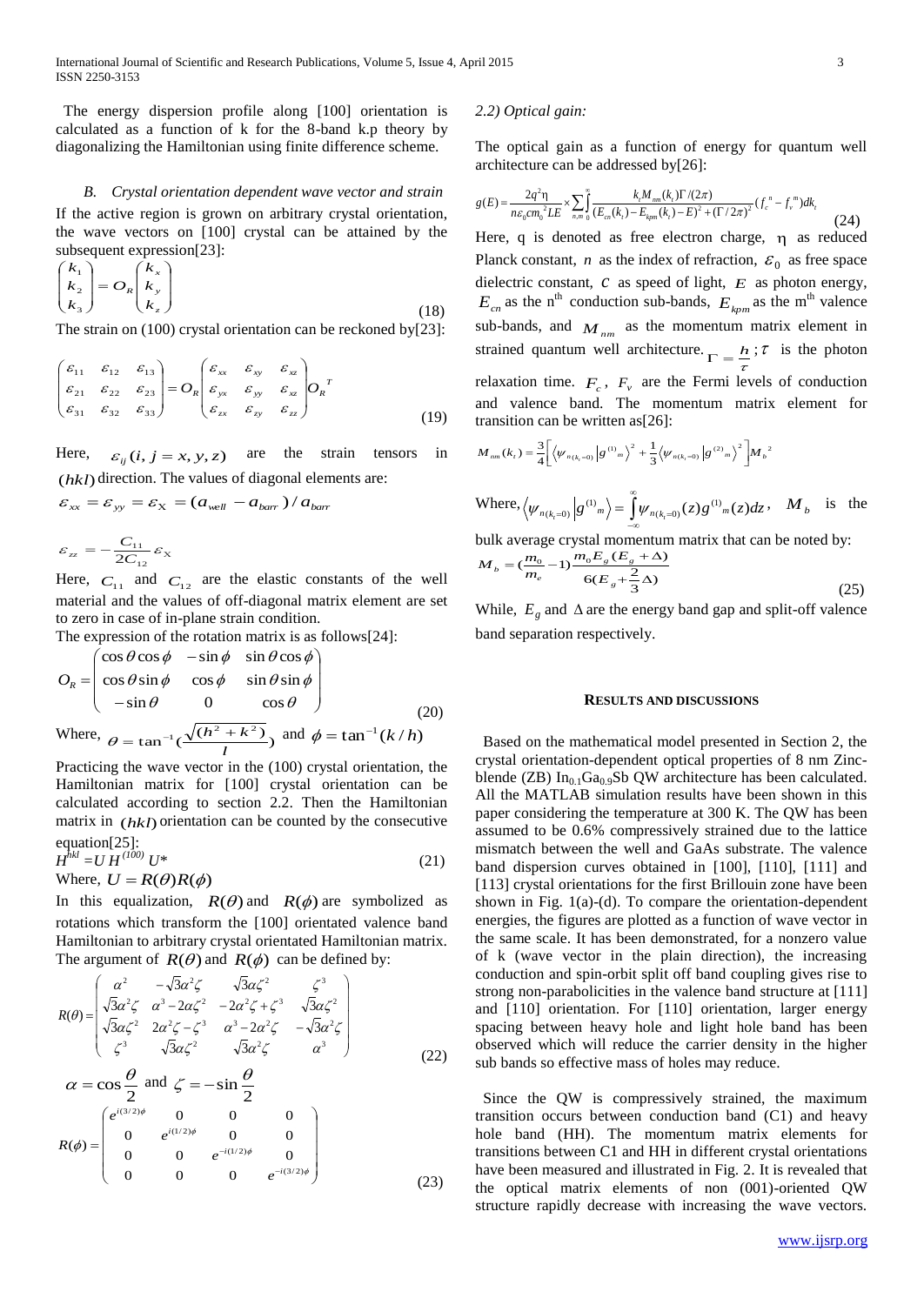International Journal of Scientific and Research Publications, Volume 5, Issue 4, April 2015 4 ISSN 2250-3153

The maximum value of momentum matrix element is evaluated in (110) orientation and minimum in (131) orientation as the overlapping function of electrons and holes is maximum and minimum in (110) and (131) orientations, respectively.

In Fig  $2(a)$  and (b), the graphical relationship has been depicted the dependence of hole effective mass Vs. well width (Lw) for the heavy (hh1) and light (lh1) holes with 3 nm≤Lw≤10 nm in In<sub>0.1</sub>Ga<sub>0.9</sub>Sb QW. It has been noted that the mass decreased with well thickness increment. This is supported by the fact that the holes are confined in the barrier



Fig. 1: Valence band dispersion profile of (a) 001 (b) 110 (c) 111 (d) 113 and (e) 131-oriented compressively strained  $In<sub>0.1</sub>Ga<sub>0.9</sub>Sb$  QW.

where barrier width is fixed to 2 nm and the well width is varied. It has been found, due to minimum coupling between conduction and spin-orbit split off band in (110) crystal orientation, effective mass of hole is reduced which may lead to high mobility and peak drift velocity.







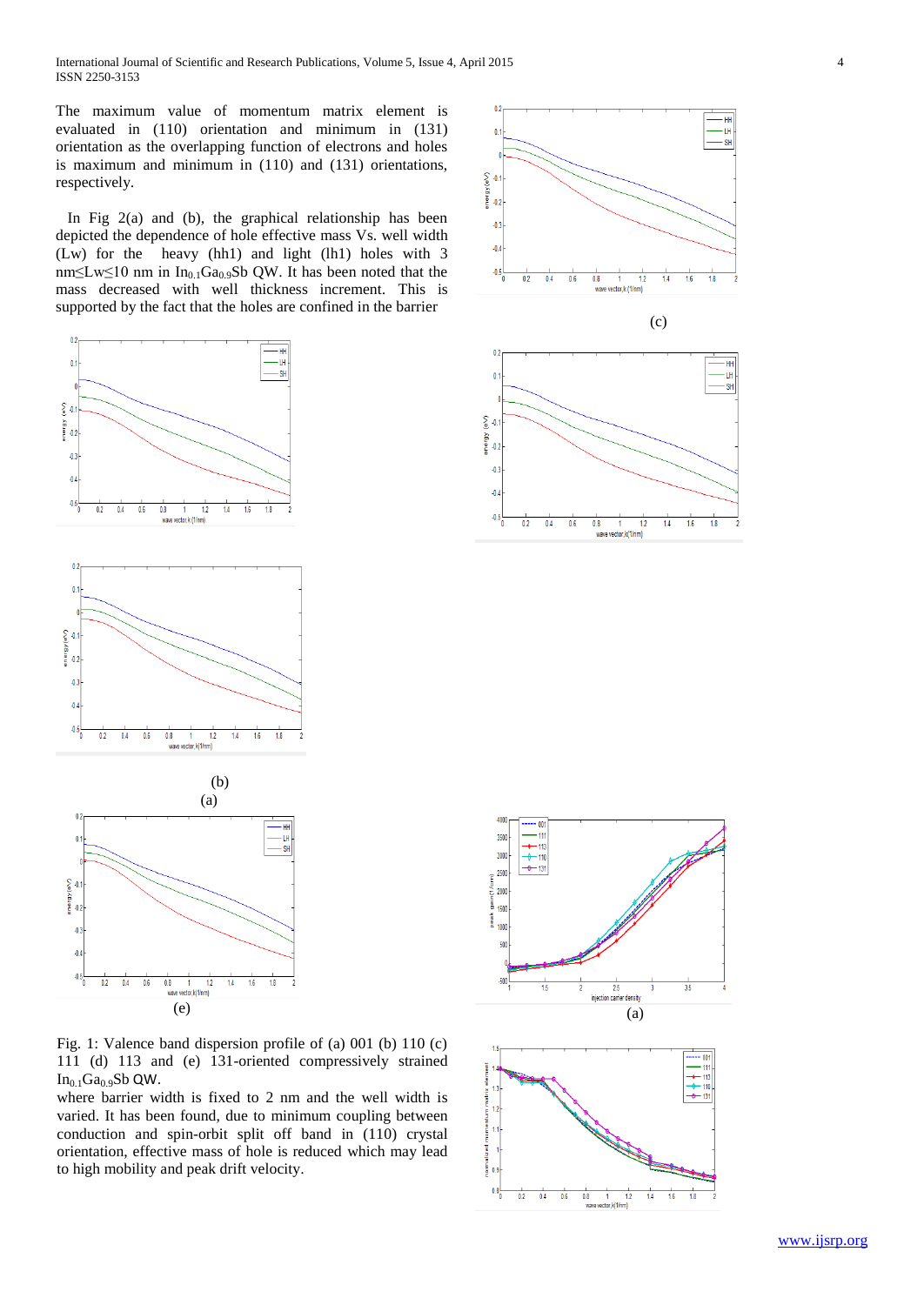(b)

Fig. 2:(a) Carrier density dependent optical gain in different crystal orientations for 0.6% compressively strained ZB  $In<sub>0.1</sub>Ga<sub>0.9</sub>Sb$  QW and (b) Crystal orientation-dependent (b) Crystal orientation-dependent normalized momentum matrix element

The optical gain spectra in different crystal orientations have been reckoned and shown in Fig. 3. The results have been figured out for injection carrier density of  $2 \times 10^{18}$  cm<sup>-3</sup>.



Fig. 3: optical gain evaluated in different crystal orientation for 0.6% compressively strained ZB  $In<sub>0.1</sub>Ga<sub>0.9</sub>Sb QW$ 

The amount of peak gain is assessed to be 2750 cm-1,3250 cm-1, 2800 cm-1, 2900 cm-1,and 1900 cm-1 in (001), (110), (111), (113) and (131) crystal orientations. The maximum gain has been checked out in (110) crystal orientation for wavelength 1550nm because the value of momentum matrix element for the transition from C1 to HH is higher in (1 1 0) orientation with respect to other orientation.

## **CONCLUSION**

To recapitulate, the impact of crystal orientation on optical properties of compressively strained zinc-blend (ZB)  $In<sub>0.1</sub>Ga<sub>0.9</sub>Sb$  QWs are theoretically investigated by practicing the multiband effective-mass theory. The theoretical results depict that the band mixing effect is minimum in (1 1 0) crystal orientation. The maximum gain and minimum threshold current density are also attained in (1 1 0) crystal orientation. This result regards that compressively strained (110) oriented ZB InGaSb/GaAs QW is a highly potential material for the fabrication of hetero-junction Laser for exclusive range of 1550 nm.

#### *References*

[1] T.Hausken, "The market for compound semiconductors in telecommunication networks," Compound Semiconductor, vol. 6, no. 3, pp. 23-27, 2000.

[2] R.S. Vodhanei, R.I. Laming, V. Shah, L. Curtis, D.P. Bour, W.L. Barnes, J.D. Mineally and F.J.Favire, "Highly efficient 978 nm diode-pumped erbium-doped amplifier with 24db gain," Electron. Lett., vol. 25, no. 20, pp. 1386- 1388,1989.

[3] M.Yamida, M. Shimizu, T.Takeshita,M. Okayasu, M. Horiguchi, S. Uehara and E. Sugita, " Er<sup>+3</sup> doped fiber amplifier pumped by 0.98 um laser diodes,"Photon. Technol. Lett., vol. 1,pp. 422-424, Dec. 1989.

[4] S.Shimada, "Impact of erbium-doped amplifiers on optical communication systems," Opt. Photon. News, vol. 1, no. 1,pp. 6-12,1990.

[5] H.C.Casey, Jr. and M.B. Panish, Heterostructure Lasers. Newyork: Academic, 1978.

[6] Y.A. Chang, J.R. Chen, H.C. Kuo, Y.K. Kuo, S.C. Wang, Theoretical experimental analysis on InAlGaAs/AlGaAs active region of 850-nm vertical-cavity surface emitting lasers, J. Lightwave Technol. 24 (2006), pp. 536–543.

[7] M. Phon, Y. Chung, W.I. Wang, Orientation dependence of valence-subband structures in GaAs–Ga<sub>1-x</sub>Al<sub>x</sub>As quantum well structures, J. Appl. Phys. 64 (1988) pp. 4609–4613.

[8] R.H. Henderson, E. Toweal, Strain and crystallographic orientation effects on interband optical matrix elements and band gaps of (1 1 1)-oriented III–V epilayers, J. Appl. Phys. 78 (1995) 2447–2455.

[9] R.H. Henderson, E.Toweal,Effective mass theory for III–V semiconductors on arbitrary (h k l) surfaces, J. Appl. Phys. 79 (1996) 2029–2037.

[10] G. Martin, A. Botchkarev, A. Rockett and H. Morko¸c, Appl. Phys. Lett. 68, 2541 (1996).

[11] F. Bernardini, V. Fiorentini and D. Vanderbilt, Phys. Rev. B 56, 10024 (1997).

[12] S. H. Park, J. Korean Phys. Soc. 50, 16 (2007).

[13] W. Fang and S. L. Chuang, Appl. Phys. Lett. 67, 751 (1995).

[14] K. Domen, K. Horino, A. Kuramata and T. Tanahashi, Appl. Phys. Lett. 70, 987 (1997).

[15] A. Niwa, T. Ohtoshi and T. Kuroda, Appl. Phys. Lett. 70, 2159 (1997).

[16] S. H. Park and S. L. Chuang, Phys. Rev. B 59, 4725 (1999).

[17] T. Takeuchi,H. Amano and I.Akasaki, Japan. J. Appl.Phys. 39,413 (2000).

[18] F. Mireles and S. E. Ulloa, Phys. Rev. B 62, 2562 (2000).

[19] S. H. Park, J. Appl. Phys. 91, 9904 (2002).

[20] T. Ohtoshi, A. Niwa and T. Kuroda, IEEE J. Select. Topics Quantum Electron. 4, 527 (1998).

[21] S.L. Chuang, Physics of Optoelectronics Devices, John Wiley & Sons, 1995.

[22] G.R. Nash, S.J. Smith, S.D. Coomber, S. Przeslak, A. Andreev, P. Carrington, M. Yin, A. Krier, L. Buckle, M.T. Emeny, T. Ashley, Mid-infrared GaInSb/AlGaInSb quantum well laser diode grown on GaAs, Appl. Phys. Lett. 91 (2007), 131118(1–3).

[23] A. Niwa, T. Ohtoshi, T. Kuroda, Orientation dependence of optical properties in long wavelength strained quantum-well lasers, IEEE J. Selected Top. Quantum Electron. 1 (1995) 211–217.

[24] Y. Okuno, K. Uomi, M. Aoki, T. Tsuchiya, Direct wafer bonding of III–V compound semiconductors for free-material